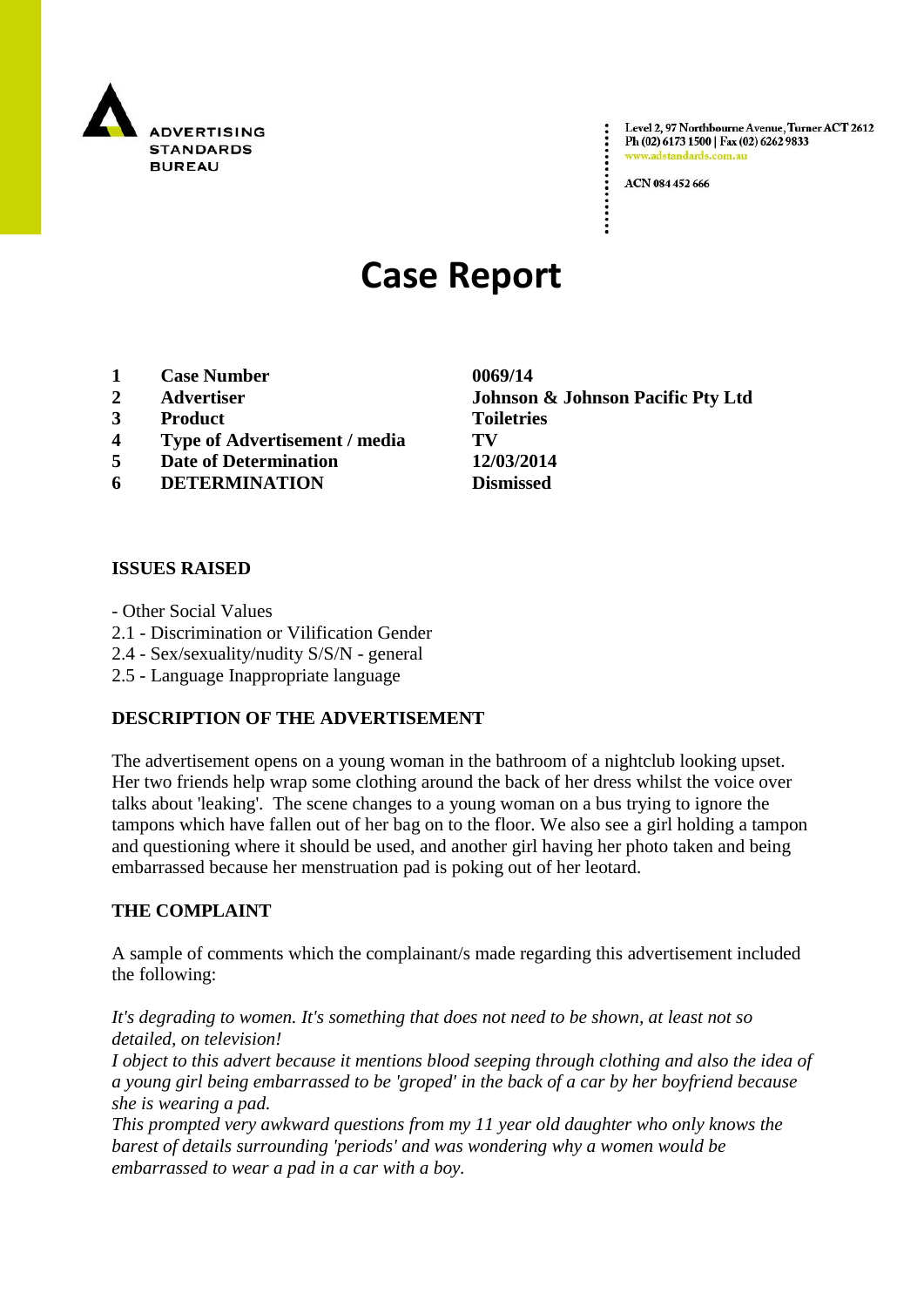*I feel that the dialogue contained within this ad is offensive. In particular the comment made by a young girl about 'shoving it up there' when referring to a tampon is extremely disrespectful. The ad tries to use humour by showing a picture of a child with a sanitary pad protruding out of her leotard however this is tacky and embarrassing. Overall I feel uncomfortable viewing this ad.*

*A teenager talking about "sticking that up there" whilst holding a tampon, and a young girl in a photograph doing the splits whilst a sanitary pad is clearly visible is inappropriate television viewing.*

*I find it degrading and demeaning to women in general that Johnson & Johnson could show a natural part of what we have to live with in a manner that is disrespectful, perverted to some degree and private matter to females. My 13 year old daughter who was sitting with me at the time was appalled and embarrassed at the lack of dignity and respect that the ad showed towards women and would like it removed permanently from any further airing of this disgusting advertisement for sanitary items. Have some decency please.*

# **THE ADVERTISER'S RESPONSE**

Comments which the advertiser made in response to the complainant/s regarding this advertisement include the following:

*We have considered the complaints and the relevant provisions of the Australian Association of National Advertisers Code of Ethics (the "Code") and the Code for Advertising & Marketing Communications to Children (AMCC) and submit that the Carefree® Be Real advertisement (the "Advertisement") the subject of the complaints complies with the Code and the AMCC for the reasons set out in this letter and therefore the complaints should be set aside.* 

## *CAD RATING/ CAD REFERENCE:*

*Please be advised that the Carefree® Be Real TVCs have been approved by Commercials Advice Pty Ltd (CAD), as evidenced by approval reference PZ5RATCA.*

*Further to this, the Advertisements created for Carefree® have received PG ratings by CAD and we submit that this is the appropriate rating and we have complied with that rating.*

*According to this designation by CAD, the Advertisement, having a PG rating, is deemed to contain careful presentation of adult themes or concepts which are mild in impact and remain suitable for children to watch with supervision (emphasis added).*

*PG rated shows may be broadcast during the following hours, except during P and C programs or adjacent to P or C periods: Weekdays 8:30am – 4:00pm; Weekdays 7:00pm – 6:00am; Weekends 10am – 6am; Exercise care when placing in cartoon and other child – appeal programs.*

*Digital Multi Channels – in addition, may be broadcast during the following hours: Weekdays 6:00am – 8:30am; Weekdays 4:00pm – 7:00pm; Weekends 6:00am – 10:00am.*

*Carefree® has complied with the above guidelines.* 

*In response to the complaints received by the ASB*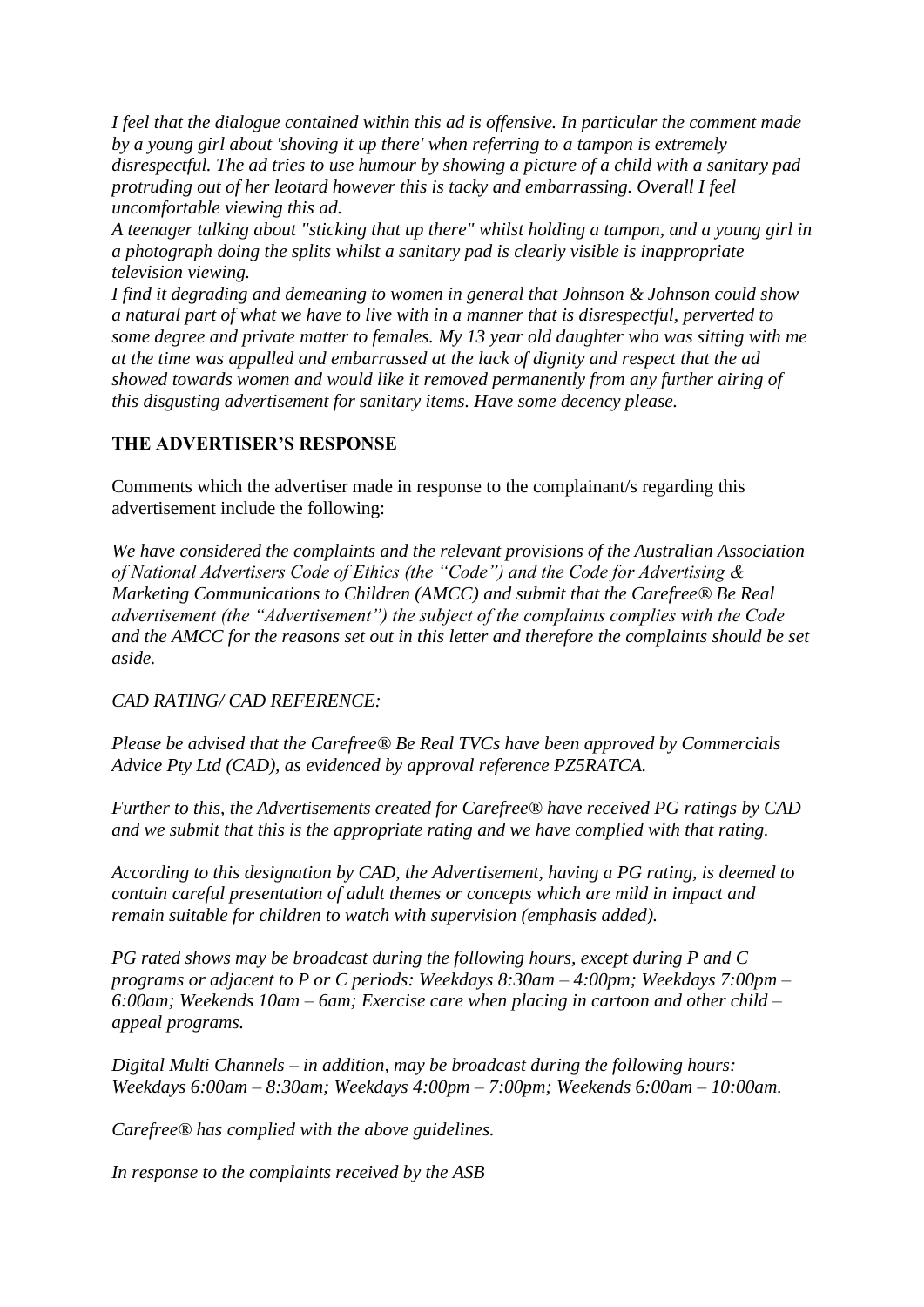*We refer to the complaints received by the ASB and provided to us. The ASB has referred us to sections 2.1 (discrimination or vilification gender), 2.4 (sex/sexuality/nudity) and 2.5 (inappropriate language) of the Code.*

*It also appears that the complaints fall into the following categories (many of which do not fall within the scope of the Code) and allegations all of which Carefree® denies: that the Advertisement is demeaning or disrespectful to females; the Advertisement is too embarrassing for adults and teenagers; children, such as 9-14 years old (and in one case as old as mid 20"s) are too young for their parents to explain the product and periods to them/time slot in which the Advertisement is shown; one complaint stated that it did not promote a new product, only pointed out the embarrassment associated with women having to deal with their periods; and promotes sexualisation of children (which then raises the AANA Code for Advertising and Marketing Communications to Children ("AMCC").* 

*We will address Sections 2.1, 2.4 and 2.5 of the Code, the AMCC and each of the other categories listed above in turn after discussing:*

- *A. Our research regarding women and girls" concerns about their periods;*
- *B. Consumer testing and validation of the Advertisement before airing;*
- *C. The relevant audience;*
- *D. Prevailing community standards;*
- *E. The creation and content of our Carefree® website; and*
- *F. The purpose of the Advertisement.*

*Our research regarding women and girls" concerns about their periods The average age of menarche (a girl"s first menstrual period) starts between ages 11 and 14 and it can happen as early as age 9 or as late as 15* 

*(http://www.webmd.com/parenting/tc/menarche-topic-overview ). Our research has also shown us that 1 in 2 teens are too embarrassed to ask questions about periods and vaginal health. As a result girls, particularly teens can have misconceptions about their periods and how to use tampons.* 

*Menstruation is still considered by some as the "unmentionable", with research showing that women are more comfortable to talk about their sex lives than their periods. In fact, somewhat surprisingly, some women also view other females who talk about their periods as vulgar (26%), crude (29%), embarrassing (41%) – and even weird (26%), according to the research from Carefree®.*

*As our research showed that many younger girls have questions about their periods and tampons and some adult women are embarrassed about their menstrual health, our aim was to tackle that taboo and address the issue respectfully and honestly, to enable women to feel good about their bodies, how they work and themselves. And not to be embarrassed about anything to do with menstruation because, to paraphrase the support Carefree® has received from many women and girls, "it happens to all of us"!* 

*Our research of girls aged 13-24 also found the following. Most girls (75%) discussed their first periods with their mum, (17%) with their friends who already had periods. Despite discussing it with their mums, the same study found 50% of girls feel they have unanswered questions. As a result only 43% of girls felt prepared when they started their period. 24% of girls also remember feeling scared for their first period.*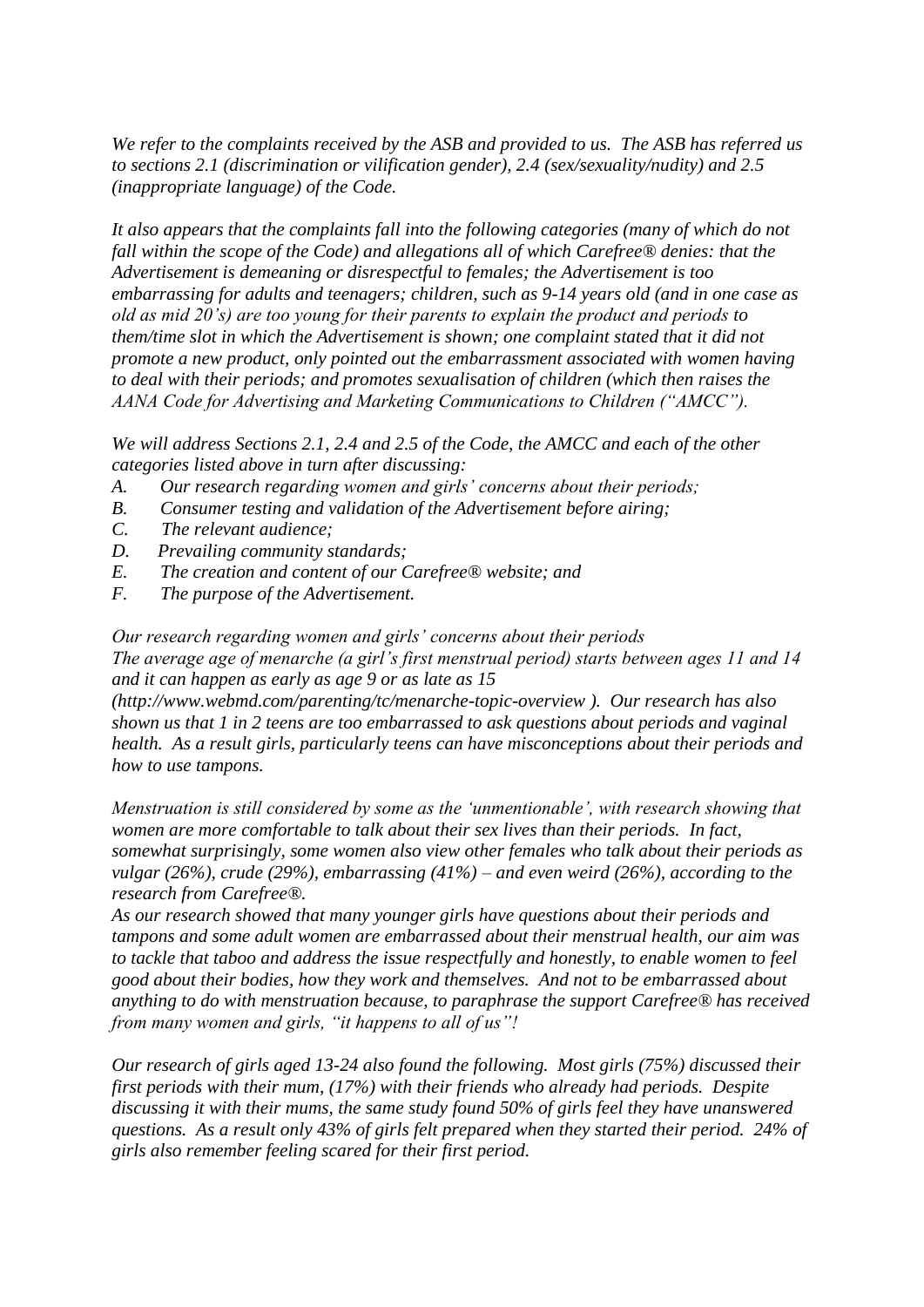*This research told us that young girls needed a place to go to ask questions about periods, so Carefree® developed the Advertisement and the becarefree.com.au website referred to in the Ad as a place where they can find out more information, ask a Doctor questions, and see that they"re not alone. For example, our research found that 44% of girls were in public when they or a friend got their period and their dress was stained – as depicted in the Advertisement, and we wanted all girls seeing the Ad to take comfort in knowing their experience with that was not unique.*

*Consumer testing and validation of the Advertisement before airing Carefree® tested the Advertisement with 421 women aged 13-39 years (N=157 13-17 years, N=163 18-24 years, N=101 25-39 years) before airing it on television and there was overwhelming support and resounding gratitude for the Advertisement. The vast majority of women were thankful that there is finally a campaign which takes a brave leap forward and publicly voices their period experiences, in a humorous light, helping them feel more comfortable knowing their experiences are a reality shared by all women. Some of the comments by those who viewed the Advertisement in testing:*

*"Great ads. It"s an awkward and embarrassing experience and this makes me laugh and realise every woman goes through it and has the same experiences." 13 years*

*"Very funny and real. I would have been very relieved to see these ads as a teenager." 22 years*

*"THANK YOU!!!!!! It is about time that a company would take the issue of periods and the experiences ALL women have. It is a brave and absolute truth." 35 years* 

*"I think they"ve made a distinctive and different ad than has ever been made about sanitary products and embarrassing period situations. I think they"ve done an excellent job. It"s the best ad for sanitary products that has ever been made." 13 years* 

*"Real life situations!!! Gives you the opportunity to have a laugh seeing you're not the only one :-D." 34 years*

*"It showed common issues girls have during their period, which many girls can relate to, therefore involving the female audience in the ad." 18 years*

*"The fact that it takes real life experiences and the fears that every girl faces, then places it into an advertisement to make females feel less insecure about it.." 16 years*

*"I loved that it was relatable to every girl that has ever had a period!" 23 years*

*Of the 421 women (aged 13-39 years) who viewed the Ad in testing, before seeing the advertisement 55% felt comfortable about period experiences and 28% felt uncomfortable about them. After seeing the Ad, 63% felt comfortable about period experiences and 10% felt uncomfortable.*

*Before seeing the Advertisement, in the age group 13-17 girls (157 girls), 44% of those respondents felt comfortable about period experiences and 38% felt uncomfortable about them. After seeing the Ad, 58% felt comfortable about period experiences and 12% felt uncomfortable.*

*The Advertisement therefore reflects the concerns and experiences that women and girls have*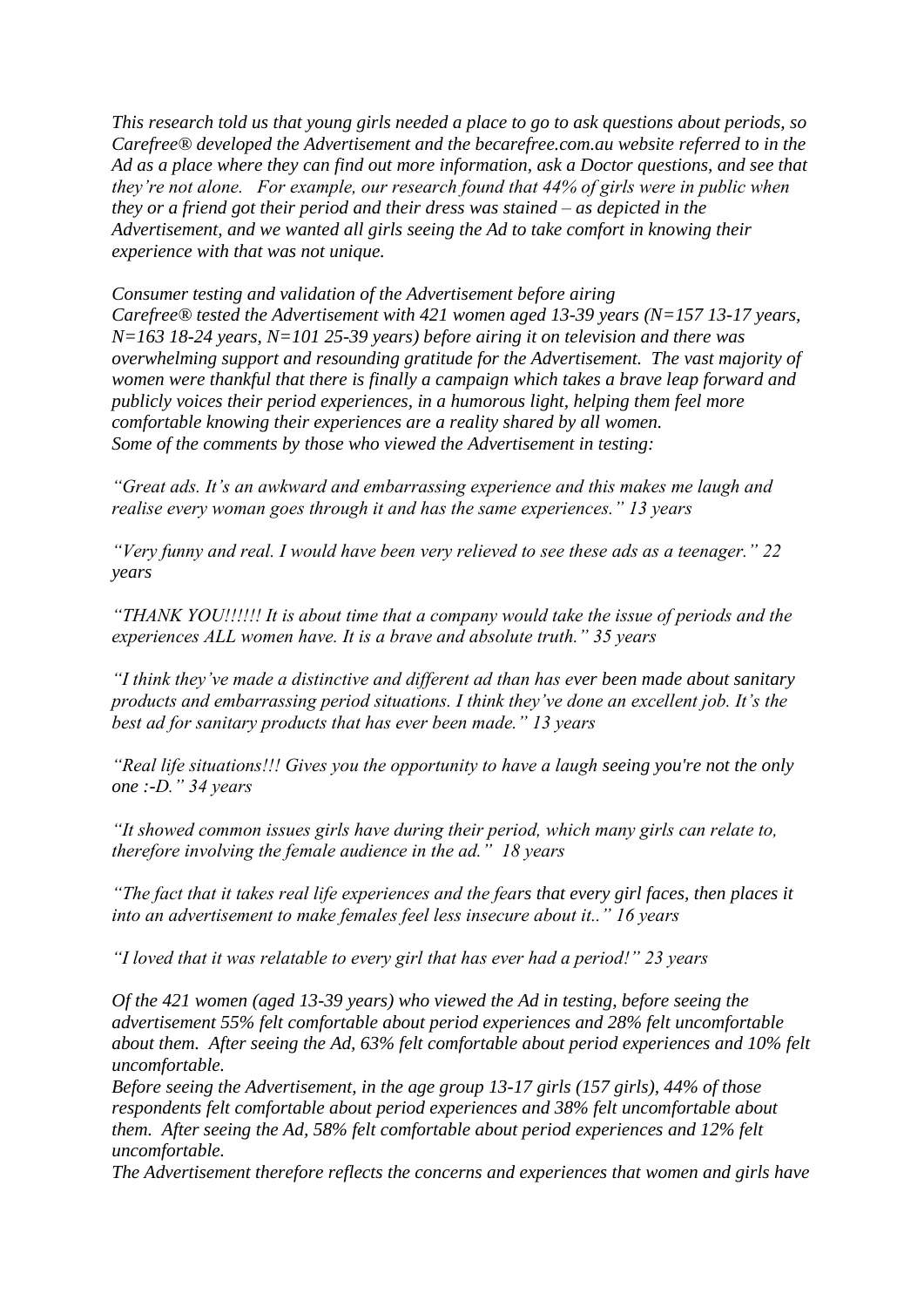*about their periods.*

*Importantly, The Advertisement is also effective in alleviating their concerns, particularly with young girls.*

## *The Relevant Audience of the Advertisement*

*The Australian Association of National Advertisers (AANA) 2012 Code of Ethics Practice Note states that the relevant audience is a relevant concept for restrictions on treatment of sex, sexuality and nudity and language.*

*The relevant audience for the Advertisement is women, and in particular younger women and girls, who may wish to, or are using or have used sanitary protection products. The relevant audience is also intended to be women and girls who have experienced the things depicted in the Advertisement and may have questions or concerns about the use of sanitary protection products, including pads, liners and tampons. The Advertisement therefore refers the viewer to our website becarefree.com.au, where their questions can be answered by a Doctor. We discuss the website further in Section E.*

*The media placement plan includes television shows with a PG rating and above in accordance with the CAD approval and a target audience of women 13-24.* 

*Accordingly, media placement for the Advertisement is appropriate to the relevant audience.* 

## *Prevailing community standards*

*We submit there was a time in the past, many years ago, when prevailing community standards would not have supported an advertisement on television or elsewhere that referred to women"s menstrual issues and the products available to them, such as tampons.* 

*In the 1980"s for example, advertisements about menstrual issues depicted women in sporting/outdoor activities, but did not discuss the actual topic of periods.* 

*In 2014, 30 years later, we submit those types of advertisements are viewed by the public and by the generation of women and young girls born at the time and after those ads were made, as a somewhat quaint depiction of the issue and not reflective of the community"s maturity now and its ability and its willingness to discuss these topics openly and without embarrassment. We refer the ASB to its decision dismissing all complaints against the previous Carefree® television advertisement in 2012 which discussed the vagina, vaginal discharge and Carefree® liners, and the comments made in the media by many commentators and by the public in support of that advertisement and the move from the "sport/outdoor" ads of the 1980"s, illustrating the change in prevailing community standards. As a result, we submit that the Advertisement is in-line with prevailing community standards.*

*Creation and content of our Carefree® website* 

*The website was created to address the concerns of young girls and women about menstruation.*

*It includes: Q&A with a Doctor so girls can ask questions about their periods and the products that may be best suited for them; story sharing so girls know that all women go through similar things; tips and facts based on information girls search for on the internet about menstrual health and information about tampons, pads and liners.*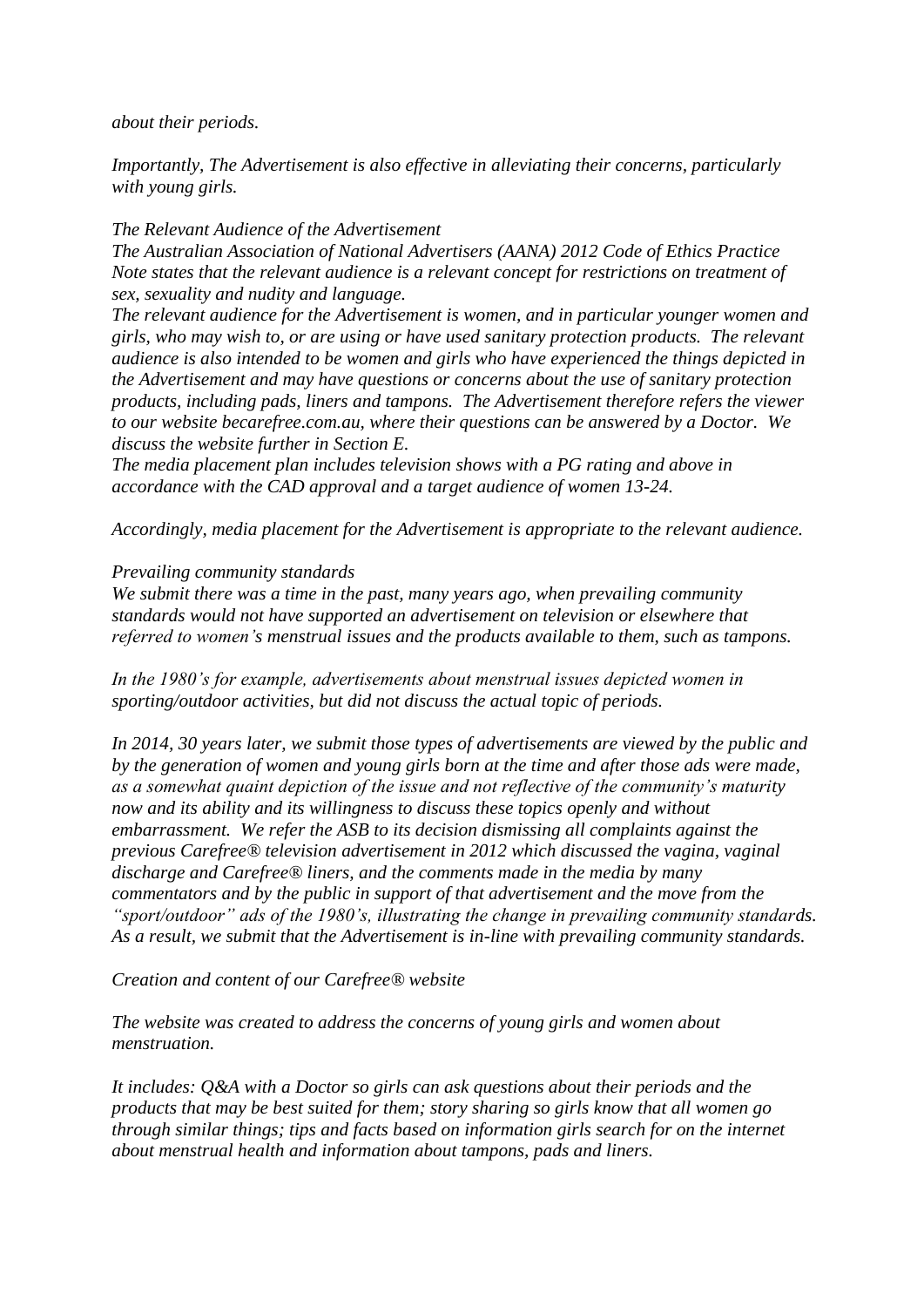*As noted above, the Advertisement refers the viewer to the site and enables young girls to find out the answers to their questions in a safe environment.*

*Since showing the Advertisement, visits to the website have increased by 262% and Carefree® is proud to be able to help girls find the much needed answers to their questions and, with the help of the many positive aspects to the website, address their concerns.* 

#### *The Purpose of the Advertisement*

*The Ad depicts situations that real women involved in our research told us they can relate to. The Advertisement is intended to show women they are not alone, that their experiences as females, even those that may have been embarrassing when they were younger – are indeed what unite us and that periods are a normal part of a woman"s life. Our aim has been to tackle the taboo around periods and address the issue honestly.*

*The purpose of this campaign is to reassure women, particularly young girls that their periods are natural and that all women go through a learning curve when getting used to managing their periods and using tampons.* 

*The purpose of the Advertisement has been twofold.*

*First, to address in a respectful and honest way the embarrassment and taboo around periods that women feel. By speaking about periods openly it makes it less embarrassing because women and young girls know that the issues depicted in the Advertisement are relatable and can happen to everyone, not just them. As noted in Section A above, our research before making and airing the Advertisement confirmed to us the issues that women are concerned about with respect to their periods and tampons.*

*Secondly, the purpose of the Advertisement is to provide women, and particularly young girls who may have misconceptions about periods and feel embarrassed about periods and tampons, with the address of the Carefree® website discussed above. The website address appears at the end of the Advertisement with a super that says "For a more real take on periods becarefree.com.au".*

*The becarefree.com.au website provides women and girls with a place to go to learn about their menstrual health and ask a Medical Doctor questions with the answers posted without names, for other girls to read and see that they are not alone.*

*Since the Advertisement aired we have seen the significant increase in visits discussed above. We therefore submit that the Advertisement is not only responding to a real need to break down the taboo and embarrassment surrounding periods, it also provides a link to our Carefree® website, a much needed place for girls to go and ask questions and have access to information about their menstrual health.*

*In response to the complaints about discrimination/vilification of gender in the Advertisement Section 2.1 of the Code states:*

*"Advertising or Marketing Communications shall not portray people or depict material in a way which discriminates against or vilifies a person or section of community on account of race, ethnicity, nationality, sex, age, sexual preference, religion, disability or political belief"*

*A complaint alleges that the Advertisement is demeaning or disrespectful to women* 

*The AANA Practice Note defines discrimination as "unfair or less favourable treatment" and defines vilification as "humiliates, intimidates, incites hatred, contempt or ridicule." In our view the Advertisement in no way treats women unfairly or less favourably and in no way*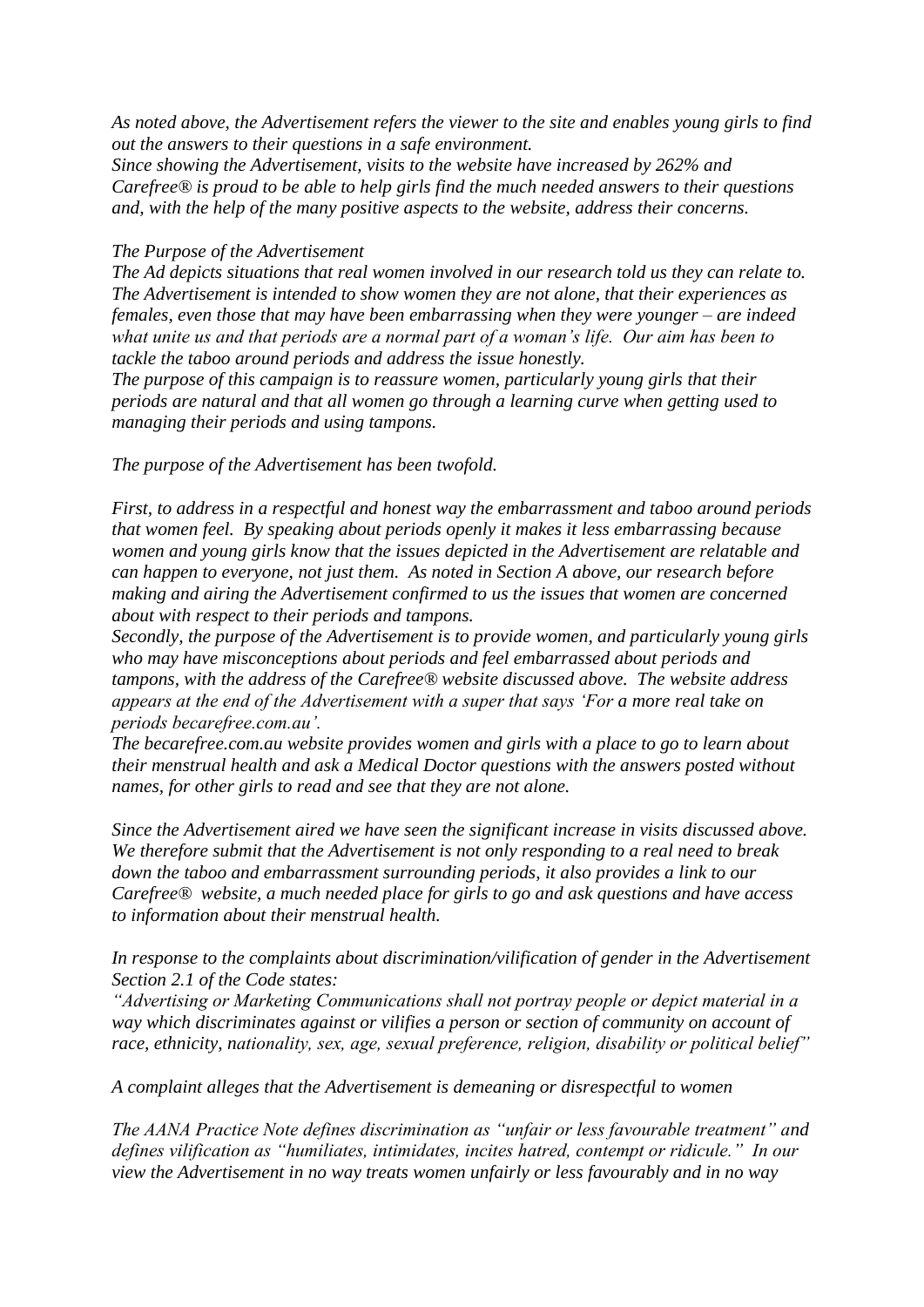*does it humiliate, intimidate, incite hatred, contempt or ridicule women.*

*The tone of the Advertisement is supportive and honest. The voiceovers are delivered, mostly by older women remembering their experience with menstruation, pads and tampons when they were young, with a tone of reminiscing in a positive way, that says to young women "I was worried about this happening to me at the time – but now I can tell you about it and laugh to myself because there"s nothing to be embarrassed about if this happens to you". The Advertisement therefore ends with the super "Periods Happen, We Might As Well Be Real About It", a voice over that says "Be Real, Be Carefree®", and with a super that reads "For a more real take on periods becarefree.com.au".*

*Further, in the Advertisement, in the scene on the bus where tampons fall out of the woman"s handbag, a male is shown helping her by picking them up. This is to show that we, men and women, should not be embarrassed by tampons or menstruation because there is nothing about them to be embarrassed about.*

*The Advertisement: responds to our research regarding some women and girls" concerns about periods; received overwhelming support from the majority of a sample of 421 women in testing; is directed at an audience of younger girls to help them know that they are not alone when it comes to their experiences regarding periods; is in line with prevailing community standards; and is supported by a detailed website with a Doctor answering Q&A and containing information about periods, vaginal health and tampons. We also repeat our comments in Sections A-F above. For the reasons set out in those sections and in this Section G, we submit that the Advertisement does not discriminate against or vilify women and is not demeaning or disrespectful to women.* 

*H Complaints that the Advertisement is too embarrassing for adults and teenagers*

*It appears that some of the complainants are embarrassed by the situations portrayed in the Advertisement as well as the sight of tampons and pads, however we submit that fails to establish that we are in breach of section 2.1 of the Code or any other aspect of the Code.*

*We also add that the embarrassment that some of the complainants are feeling is exactly what Carefree® is hoping to address with the Advertisement, to normalise experiences, dialogue and imagery relating to periods. The Advertisement is intended to break down the embarrassment and help women and girls not to feel embarrassed or ashamed by their bodies, menstruation, tampons and vaginal health and by providing them, through the Advertisement with reassurance that their experiences, questions and concerns are not unique and that it"s ok to talk about these subjects in an open and honest way.*

*I Complaint that children, such as 9, 11, 13, 14 years old (and in one case a male in their mid 20"s watching with their parents) are too young for their parents to explain the product and periods to them/time slot in which the Advertisement is shown/complaints that males should not have to see the Ad* 

*The Advertisement has been approved by CAD to be shown during television shows with a rating of PG (and above).*

*According to the designation by CAD, the Advertisement, having a PG rating, is deemed to contain careful presentation of adult themes or concepts which are mild in impact and remain suitable for children to watch with supervision (emphasis added). As noted above, girls as young as 9 can have their first period and the average is between 11-*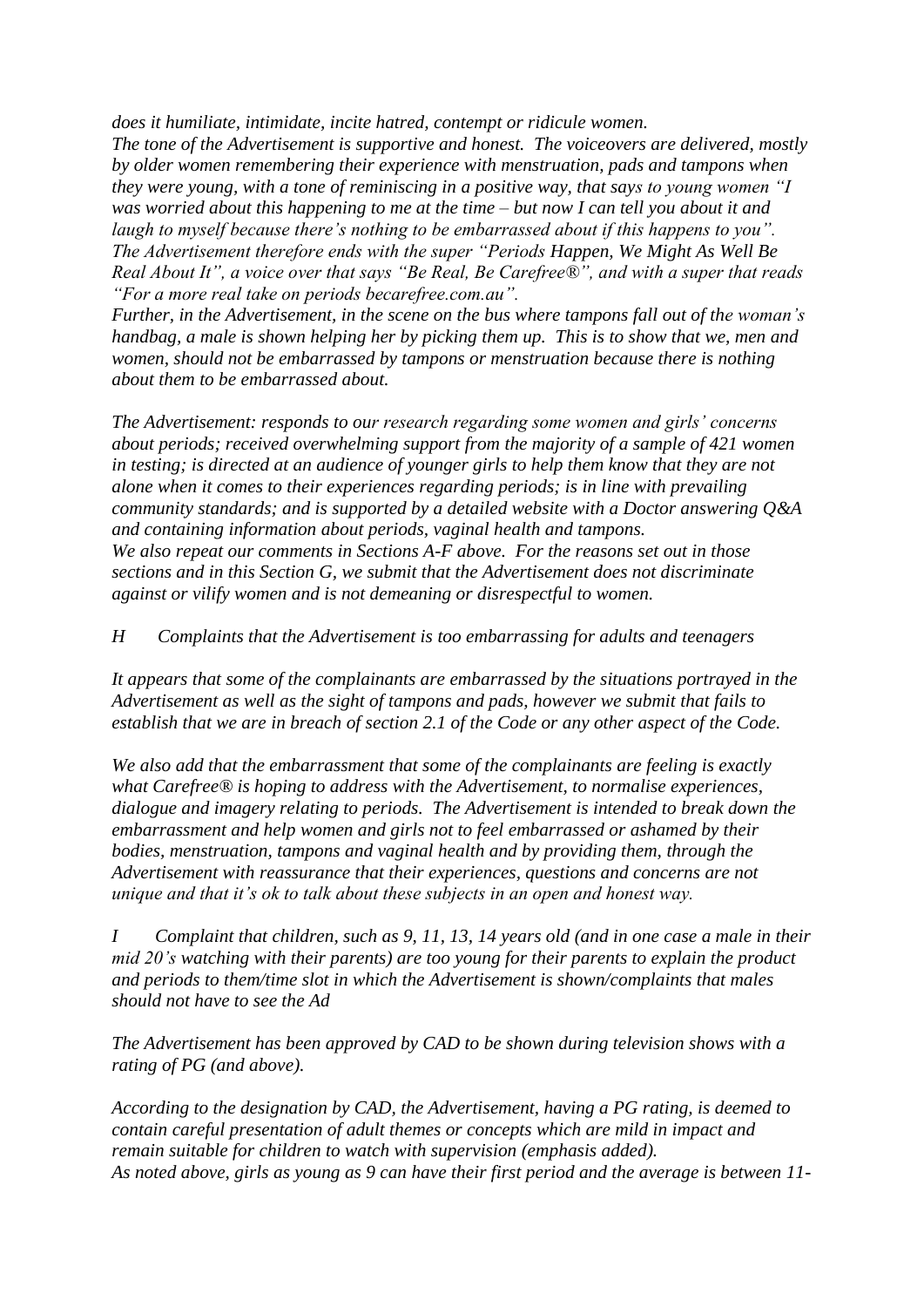*14, in which case menstruation, pads and tampons is a topic appropriate for parents and guardians to see on television and discuss with their children because their girls are either about to experience menstruation or already are.* 

*Men and young boys may benefit from this as well. The Advertisement can help men, including those with wives, partners and young daughters to understand, if they don"t already, that the issues depicted in the Advertisement are issues that all women experience and they are a natural part of life.* 

*The Advertisement is intended to break down feelings of embarrassment and importantly it provides reference to the website, becarefree.com.au, where they can get information about periods, tampons and vaginal health and have a Q&A with a Doctor.* 

*Therefore, in our view the word "period", the images and descriptions about women"s experiences with menstruation and using tampons depicted in the Advertisement are appropriate in the circumstances and in accordance with the CAD rating of PG, the Advertisement is appropriate to be shown in those time slots where adults can view the ad and parents/guardians can provide guidance and, if needed, have an appropriate discussion with children.* 

*We note that menstruation is also taught in schools to children, girls and boys from K6, when they are aged 11+. We submit that Carefree® is not a breach of the Code in relation to these claims or otherwise.*

*J Complaint that the Advertisement does not promote a new product, only pointed out the embarrassment associated with women having to deal with their periods One complaint made this comment, however it is not correct. As we set out above, the Advertisement refers women to a website, becarefree.com.au, where they can get information about periods, tampons and vaginal health and have a Q&A with a Doctor.*

*We also submit that this concern does not fall within the Code, and is not a breach of the Code by Carefree®.*

*K In response to the complaints of sex, sexuality and nudity and complaint of promoting sexualisation of girls*

*We refer to the complaints received by the ASB and provided to us. The ASB has also referred us to section 2.4 of the Code.*

*Section 2.4 of the Code states:*

*"Advertising or Marketing Communications shall treat sex, sexuality and nudity with sensitivity to the relevant audience."* 

*A complaint also alleges (which we deny) that the Advertisement promotes the sexualisation of girls.*

*The images of our heroines in the Advertisement are at all times tasteful and there are no instances of nudity in the Advertisement.*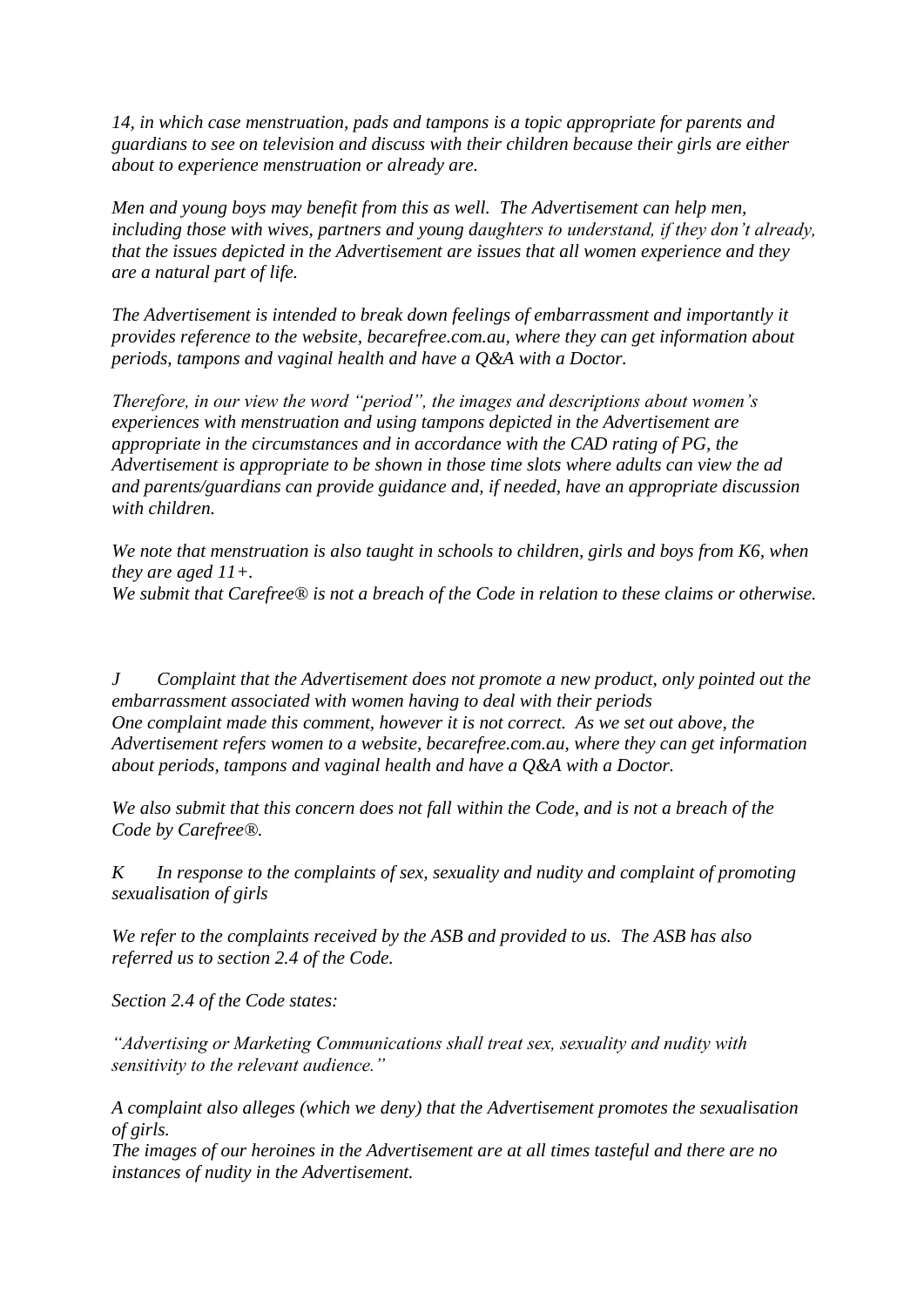*To the extent the Advertisement deals with gender and with menstruation (sex and sexuality) we submit that, in accordance with the Code, the images of the women and girls in the Advertisement have been treated with sensitivity, with respect to the relevant audience, within the context of the subject matter and we repeat our comments above about our research, consumer testing and validation of the Advertisement before airing, the relevant audience, prevailing community standards, the content of the website becarefree.com.au and the purpose of the Advertisement.* 

*There is no sex, sexuality or nudity in any of the scenes including: the formal dress scene; the bus scene; the girl in the bathroom wondering about use of tampons or the dance group photo. There are no images of blood, the tampons on the bus and in the bathroom are also clean and the edge of the pad shown at the end is also clean and white.* 

*There is also a scene where a woman and a man are in the back seat of an open topped car, dressed in 1950"s clothing. First, we submit that there is no sex in this scene. Both are adults and are fully dressed. They are cuddling, when the voice over, which sounds like an older lady says: "There we were in the back of his car, then I remembered I was wearing a pad."* 

*The images in this part of the Ad are discrete and to the extent it could be argued their cuddling is "sexual", it complies with prevailing community standards. Further, as noted above, the tone of this voice over is supportive and honest. It is delivered by an older woman remembering her experience with menstruation and pads when she was young, with a tone of reminiscing in a positive way, that says to young women "I was worried about this happening to me at the time – but now I can tell you about it and laugh to myself because there"s nothing to be embarrassed about if this happens to you". As one supporter of the Ad stated:*

*"I didn"t have a problem with the ad and have no problem with my daughters seeing the ad. I had a good chuckle at it as I had been through every embarrassing scene portrayed in the ad....and survived to adulthood unscarred."*

*We also submit that in no way does the Advertisement promote the sexualisation of girls and complies in all respects with the AANA Code for Advertising and Marketing Communications to Children. Tampons and pads are not sexual. Menstruation is not sexual. It is a natural part of every woman"s life that begins when they are young girls. Society in the past has stigmatized menstruation and sanitary pads and tampons with the result that young girls and some women feel embarrassed by it. The Advertisement responds to this concern and is saying that menstruation is nothing to be embarrassed about.* 

*L In response to the complaints regarding language* 

*We refer to the complaints received by the ASB and provided to us. The ASB has also referred us to section 2.5 of the Code.*

*Section 2.5 of the Code states:*

*"Advertising or marketing communications shall only use language which is appropriate in the circumstances (including appropriate for the relevant audience and medium). Strong or obscene language shall be avoided."*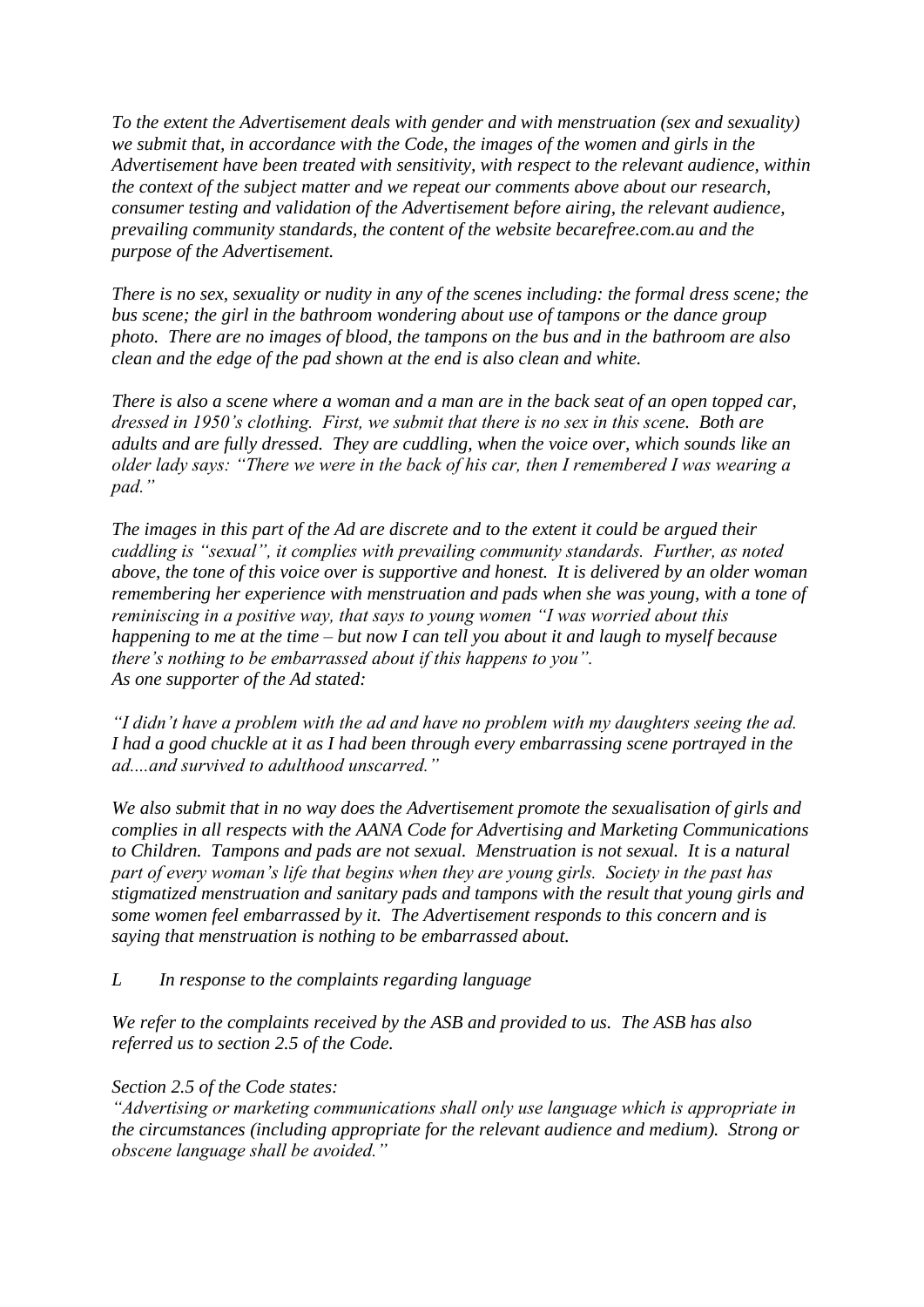*Regarding language, the complaints appear to relate to: the "Formal dress" scene where the girl states, "I remember it so clearly, I"d bled straight through, I was mortified."; and the girl in the bathroom, thinking that "the idea just seemed so weird to me, shoving that, up there?" while looking at the tampon.* 

*As discussed in Section A above, in a study of 141 women aged 13-24, 44% confirmed that they or their friend were at a shop, school or out when they got their period and their dress was stained.* 

*This is a real issue of concern for women. As a result, the words "bled straight through" are used in the Advertisement. However, no blood is shown and the scene is handled with sensitivity and the girl"s 2 friends are shown there in support. Understandably this is an embarrassing moment for anyone. So her voice over uses the reminiscing tone discussed above, indicating that while she was embarrassed at the time, she"s able to tell the story now without embarrassment. The purpose of the Advertisement is to let girls know they are not alone, their experiences are common and they should not feel ashamed. As one of the Advertisement"s supporters said when viewing the Ad during testing:*

*"THANK YOU!!!!!! It is about time that a company would take the issue of periods and the experiences ALL women have. It is a brave and absolute truth." Female 35 years* 

## *And another:*

*"I shouldn"t feel ashamed or embarrassed about my period experiences because they happen to all women." Female 19 years* 

*In the other scene there is a girl in the bathroom, and we hear her thinking that "the idea just seemed so weird to me, shoving that, up there" while looking at the tampon. Some of the complainants have objected to this part of the Ad.*

*In a survey of 497 women, 43% of women aged 13-24, and 56% of teens aged 13-17 (138 respondents) stated they are "scared to use tampons". These women also indicated they don"t understand how a tampon works (total respondents 21%, teens 25% of 138 respondents).* 

#### *One of the respondents during testing stated:*

*"Although every woman is different, we all share likeness in the fact that we all have periods, or have experienced periods in our lifetime… all women have asked the question some point in their life, questioning the comfort and reliability of tampons and how they would work to avoid embarrassment"* 

#### *Female 23 years*

*Tampons and how to use them is therefore an issue for younger girls and women. To reach that younger audience, Carefree® needed to use language they would connect with and reflect how young women speak. It is unlikely using clinical language such as "inserting the tampon" would connect with this audience. As a result, Carefree® used the language that young women would use to help achieve the purpose of the Advertisement removing the embarrassment surrounding menstruation and also provide an avenue of where to find more information about tampons through the website becarefree.com.au referred to at the end of the Ad. The language used was therefore appropriate in the circumstances, appropriate to the relevant audience of younger women and we submit is not "obscene" or "strong", as set*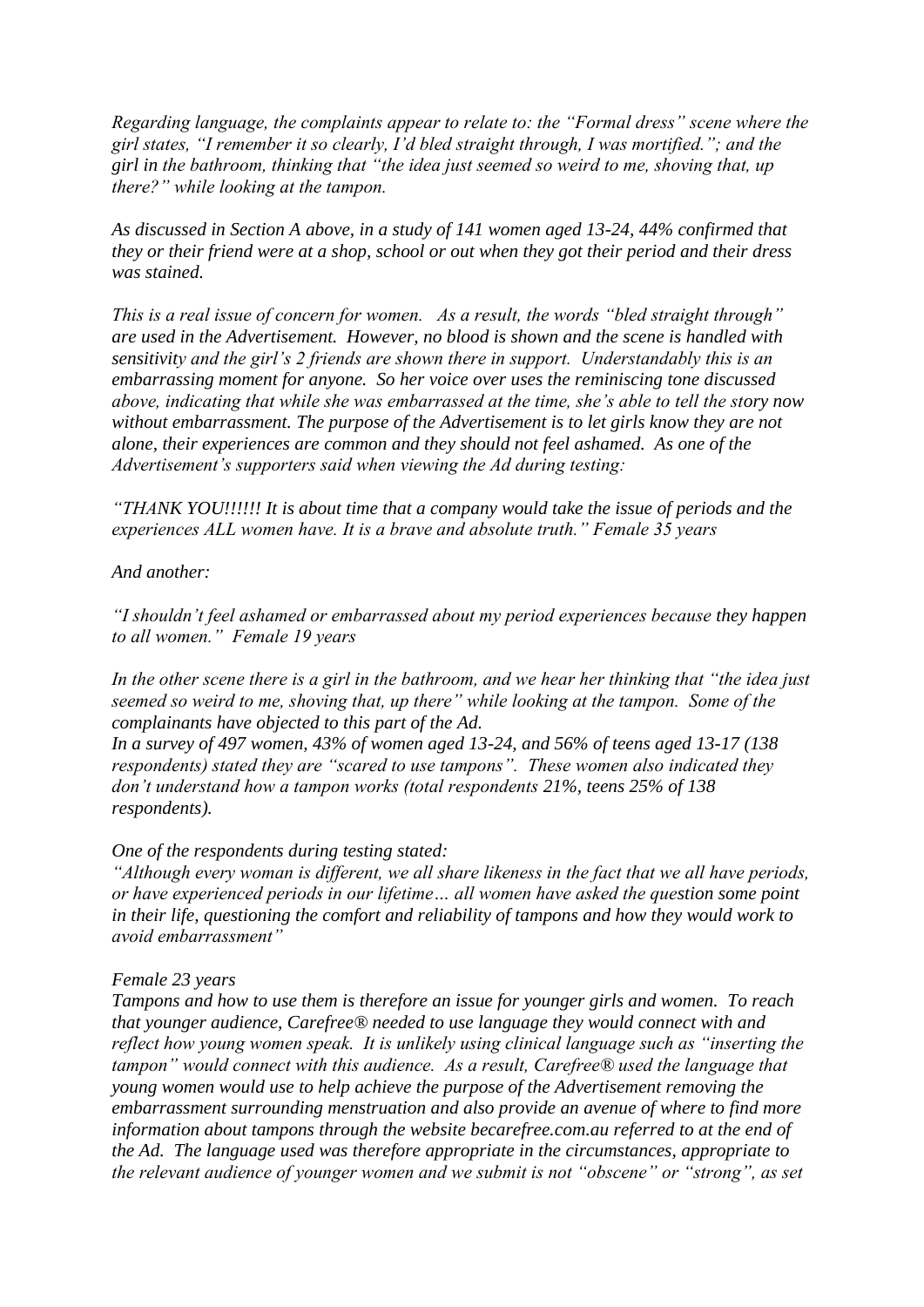*out in section 2.5 of the Code.* 

#### *M Support received for the Advertisement*

*Leading General Practitioner, Dr Farah Kroman, said it"s critical to address the sensitivities surrounding sexual health and encourage women to stop talking about periods in a "hush hush" fashion."*

*"Every day we receive questions at Carefree® from women asking basic questions about their periods and sexual health. If women are not confident, or feel ashamed, to talk about such issues with friends, parents, or their own doctor – how can we expect women to understand what"s normal and healthy, in order to care for their body," Dr Farah said.*

*Additional supportive comments taken from Herald Sun blog, 4 March 2014:*

*I didn"t have a problem with the ad and have no problem with my daughters seeing the ad. I had a good chuckle at it as I had been through every embarrassing scene portrayed in the ad....and survived to adulthood unscarred. Society is so sterilised, sanitised and repressed these days it"s good to see a little normalcy and fun once in a while. Young girls need to know this is a normal part of life that has been going on for generations. Not some warped bodily function that should be hidden and embarrassed about. Parents are already failing their duties to educate their daughters about the bodies and it"s normal functions. Young girls have enough to worry about these days without society making menstruating a taboo as well. Mother of Girls of Melbourne*

*I don"t think there is anything classless about this. It"s an ad that 99% of women will be able to identify with. Those calling is classless are obviously embarrassed by their bodies and are far too sensitive. abduguid of Wonga Park*

*I have a young daughter who is just getting to that age where it all starts. We saw the ad last night and thought it was fantastic. Down to earth, true real life and it helped set her mind at ease. Good on you Carefree® more of the same please! To some of us the realities of life are just too hard to comprehend. Andy of Melb*

*A lot of men have incontinence issues but we"re not supposed to talk about that are we? This embarrassment of some about everyday human body facts and determination to protect the kiddies who are going to experience it anyway is absurd. No child is "too young" to enquire about or have explained to them simple biological facts. Kids see death and destruction on screens, sometimes worse. A female hygiene product is innocent and only embarrassing to a parent who doesn"t want to explain it if a child inquires. No one complains about toothpaste commercials because we all use it yet this commercial, during a cooking show, is about a product used by half the population for around 40 years of their life. Jeff of Melbourne There are also many comments in support of the Carefree® Advertisement on Twitter, a medium favoured by the younger audience connecting with the Advertisement.*

## *Conclusion*

*We submit that the Advertisement responds to a real need to break down the taboo and embarrassment surrounding periods. To remain silent will reinforce and perpetuate the unnecessary shame and stigma that some girls feel about their periods.*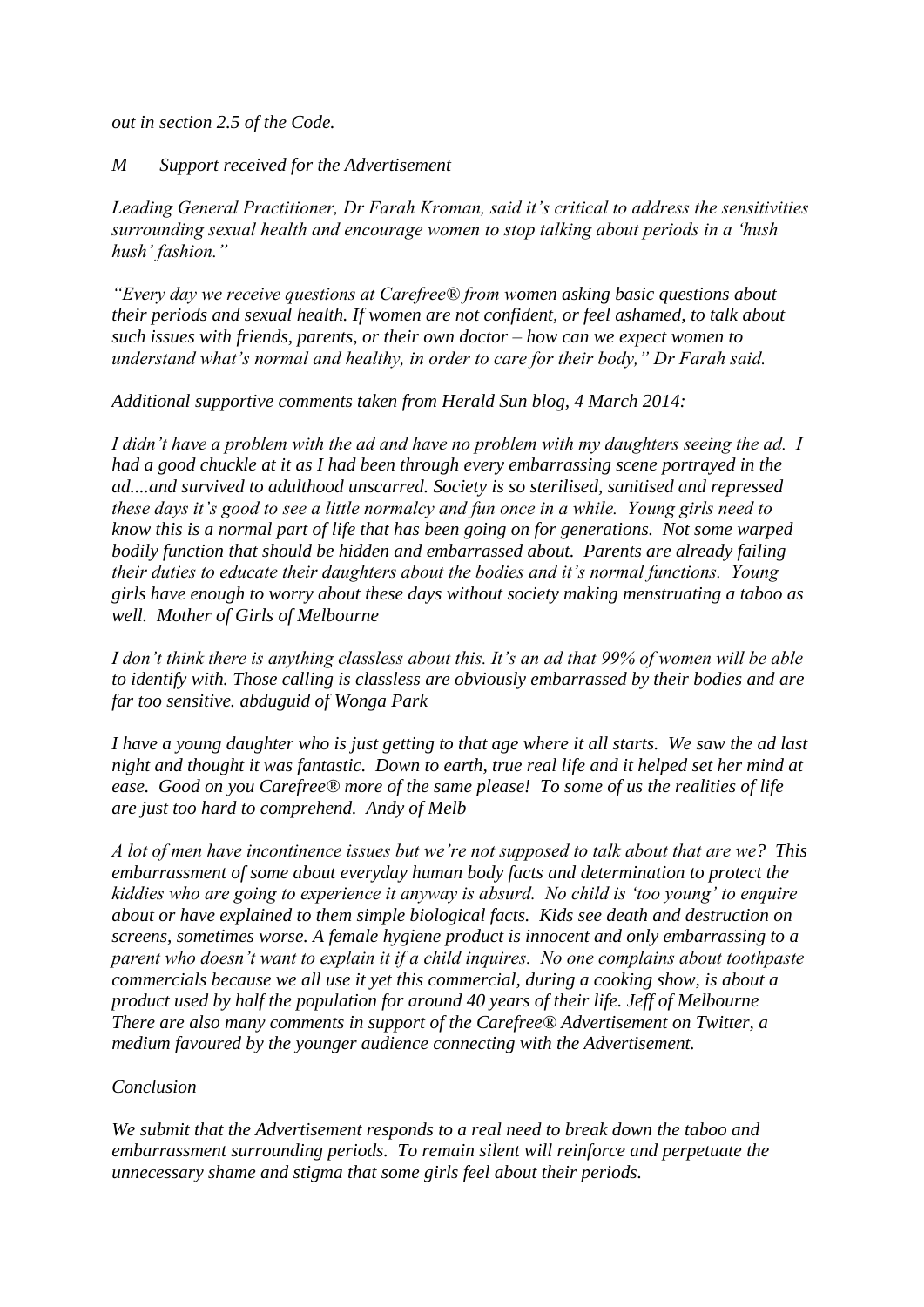*The Advertisement seeks to break down this stigma and also provides a link to our Carefree® website, a much needed place for girls to go and ask questions and have access to information about their menstrual health.*

*For the reasons set out above we submit that the Advertisement complies in all respects with the provisions of the Code (including the Codes incorporated therein), and in particular Sections 2.1, 2.4 and 2.5 of the Code and the AANA Code for Advertising and Marketing Communications to Children.* 

*We respectfully ask the Advertising Standards Board to set aside the complaints it has received.*

# **THE DETERMINATION**

The Advertising Standards Board ("Board") considered whether this advertisement breaches Section 2 of the Advertiser Code of Ethics (the "Code").

The Board noted the complainants' concerns that the advertisement treats the issue of menstruation in a manner which is disgusting, inappropriate and uses language which is offensive, that the visuals of a pad protruding from a girl"s leotard, the girl holding a tampon and questioning where to put it and the couple making out in a car are not appropriate for viewing

The Board viewed the advertisement and noted the advertiser"s response.

The Board noted that some of the complainants were concerned about the nature of the product being advertised and that it would make uncomfortable viewing for family members, specifically males. The Board noted that feminine hygiene products are legally allowed to be advertised and that the Board"s decision is only on the manner in which it is advertised.

The Board considered whether the advertisement complied with Section 2.1 of the Code which requires that 'advertisements shall not portray or depict material in a way which discriminates against or vilifies a person or section of the community on account of race, ethnicity, nationality, sex, age, sexual preference, religion, disability or political belief.'

The Board noted the complainants' concerns that it is degrading and demeaning to women to depict women in embarrassing situations in order to promote this feminine hygiene product. The Board acknowledged that some viewers would find the subject matter to be uncomfortable but considered that the situations depicted were realistic and consistent with the experiences many women have had.

The Board noted the scene where a girl questions where a tampon should be inserted and the scene where a girl has a sanitary pad sticking out of her leotard. The Board noted the complainants" concerns that highlighting these issues increases the likelihood of women being on the receiving end of unwelcome comments from men and that this is degrading.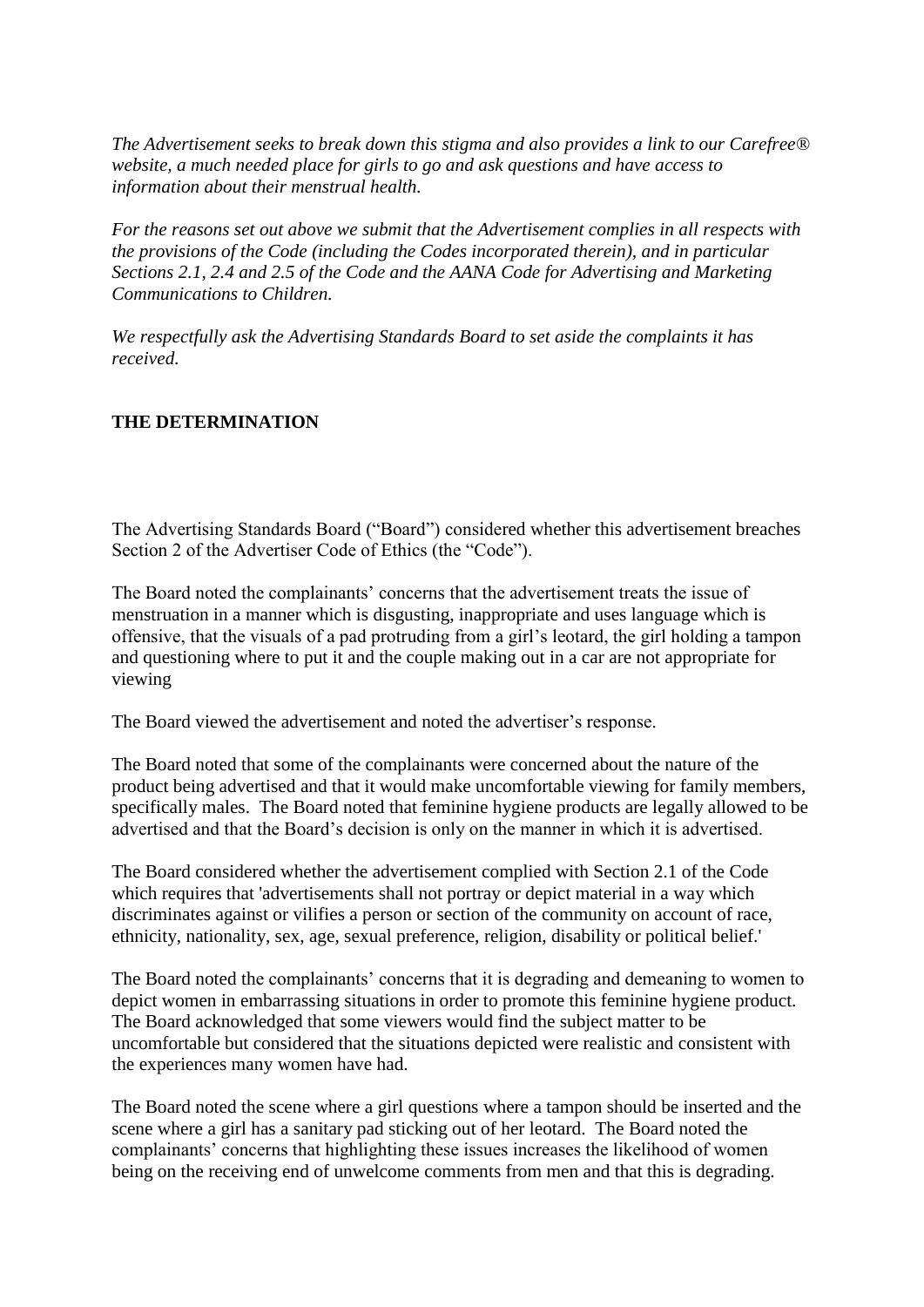The Board noted the advertiser"s response that they had conducted research in to the attitudes and experiences of women and periods and considered that whilst some members of the community could find these scenarios and the issues they raise to be confronting in the Board"s view the advertisement treats the subject matter with humour in a manner which normalises the issue.

The Board considered that the advertisement did not portray or depict material in a way which discriminates against or vilifies a person or section of the community on account of gender.

The Board determined that the advertisement did not breach Section 2.1 of the Code.

The Board considered whether the advertisement was in breach of Section 2.4 of the Code. Section 2.4 of the Code states: "Advertising or Marketing Communications shall treat sex, sexuality and nudity with sensitivity to the relevant audience".

The Board noted the complainants" concerns that the advertisement features too much detail about menstruation and that this is not appropriate for viewing by a broad audience and specifically children.

The Board noted that the advertisement had been rated "PG" by CAD

The Board noted the scene where a girl is holding a tampon and questions, "…shoving that, up there?" and considered that this situation is one which would be familiar to young girls, as highlighted in the advertiser"s research. The Board noted that the advertisement is aimed at females aged between 13 and 39 years of age and considered that the tone of the advertisement is consistent with how these women would discuss menstruation and associated issues. The Board considered that the reference to female anatomy is not a reference to a sex organ in this context and is not sexualised.

The Board noted complainants' concerns that the advertisement will encourage conversations about an issue which children are not ready to discuss. The Board considered that younger people would be more frank about the subject matter. The Board considered that whilst some women might feel more comfortable with the subject matter as a private discussion in the home rather than as part of a television advertisement in the Board"s view the advertisement treats the issue of menstruation in a light-hearted way with a sense of reminiscence from older woman which is not inappropriate for the relevant broad audience.

The Board noted the complainants' concerns about the use of a tampon in the advertisement and noted it had previously dismissed a billboard advertisement which featured a tampon (0055/13) where:

"The Board noted that the only visual image is of the product and considered that whilst tampons are usually only depicted within their packaging, it is acceptable for an advertiser to display the product they are advertising. The Board considered that in this instance the product is depicted in a manner which is relatively discreet and is not graphic or inappropriate for outdoor display."

The Board noted the complainants' concerns about the image of the sanitary pad sticking out of a girl"s leotard is a sexual reference. The Board noted that the only the edge of the pad is